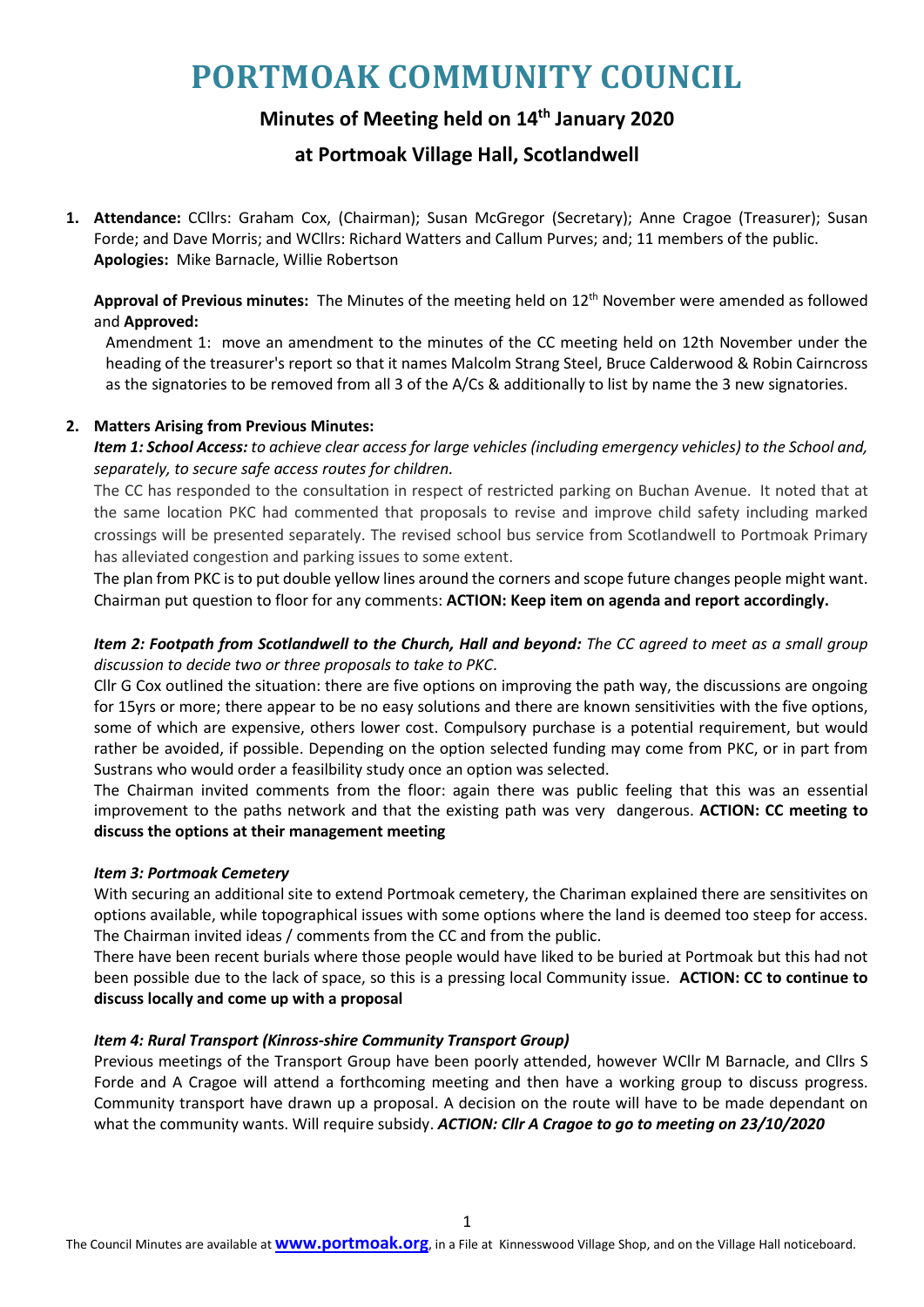# *Item 5: Hedges:* **1)** *Woodmarch* **2)** *Bruce Road/A911 junction: initial trimming had been effected 3) Footpath from Easter Balgedie to Kinnesswood: a preliminary cut had been undertaken. 4) Impeded sight-lines to the left at the junction of the road from Wester Balgedie/Glenlomond with the A911.*

**Woodmarch**: The CC had received an email from the new occupants of Woodmarch Hall requesting clarity around which property, (previously minuted only as "Woodmarch"), was actually being referred to. The CC thanked the new Woodmarch Hall occupants for choosing to attend the CC meeting and advise about what action had been taken at their property. The CC members agreed that the hedge did now appear to be in order. There were general discussions about path improvements at Woodmarch where the footpath becomes very narrow. The options of a build out of the narrow path into the roadway or widening of the path into the garden area were raised. . The CC would undertake further discussion with the Woodmarch Hall residents.

**Footpath from Easter Balgedie to Kinnesswood:** A member of the public commented that the previous clipping had left thorny branches all over the pavement which were hazardous for dogs paws when people were walking along the footpath, as well as bicycle tyres

**Impeded sight lines to left at the junction of the road from Wester Balgedie/Glenlomond with the A911.** The CC commented that nothing has been done yet at this location. It is possible for the council to complete the trimming and then charge the owner

**ACTIONS: Woodmarch - remove from hedges list.** 

**Bruce Road – now cut back – remove from list until growth resumes.**

**East Balgedie to Kwood: PKC responsibility. Appears to have been trimmed. Remove from list. Wester Balgedie/Glenlomond: CC to speak to Willie Robertson** 

*Item 6: Loch Leven***: arrangements for assuring and sharing information on water quality. ACTION:** *To receive WCllrs reports on potential future planning.* **No report**

*Item 7: Heart*

200: to note progress and impact: No further action to report.

#### *Item 8: Wester Balgedie VAS*

The CC noted that the issue had been raised to PKC and confirmation had been received in turn that the Wester Balgedie VAS request had been added to the budget for 2020 and would be considered accordingly. Consulation with the Community Council would be sought from PKC about the exact locations of the VAS.

#### **Item 9: Kinnesswood Shop relocation to garage and increased pedestrian traffic crossing road at corner**

This item had also been raised at Kinnesswood Development Trust meeting on 13/01/20; now the shop is relocating to the garage the public will have to cross when using impeded sightlines, especially when crossing from west to east.Members of the CC felt it was now necessary to look, once again, at the options to build permanent traffic calming measures or site a temporary traffic light. A 20mph speed limit trial through Kinnesswood is due to commence (date tbc). It was noted that a 20mph speed limit would not alleviate the issues of the narrow pavement outside the shop, or the impeded sight lines when crossing the road.. The CC agreed to take this up with RKC Roads Dept as a matter of urgency, with a view to new measures being in place by the day that the new shop arrangments came active.

#### *1.* **Reports:**

- 1. **Police:**
	- 1) Local Report

2) Area Commander Bulletins:  $13^{th}$ ,  $20^{th}$ ,  $27^{th}$  Nov;  $18^{th}$ ,  $31^{st}$  Dec; and  $8^{th}$  Jan Circulated

Ward Councillors noted that police have started to do local meetings, e.g. one held at the Court House, discussed anti-social behaviours. Also one held in Scotlandwell. This does not seem to have been widely advertised and CC were not aware. Ward Cllrs have requested that they be notified for similar local meetings in future and will inform CC. This was seen as a good initiative as the Police are not always able to attend CC meetings. The Chairman invited comment from the floor on this item: no comments

#### 2. **Planning: to include:**

a) New applications: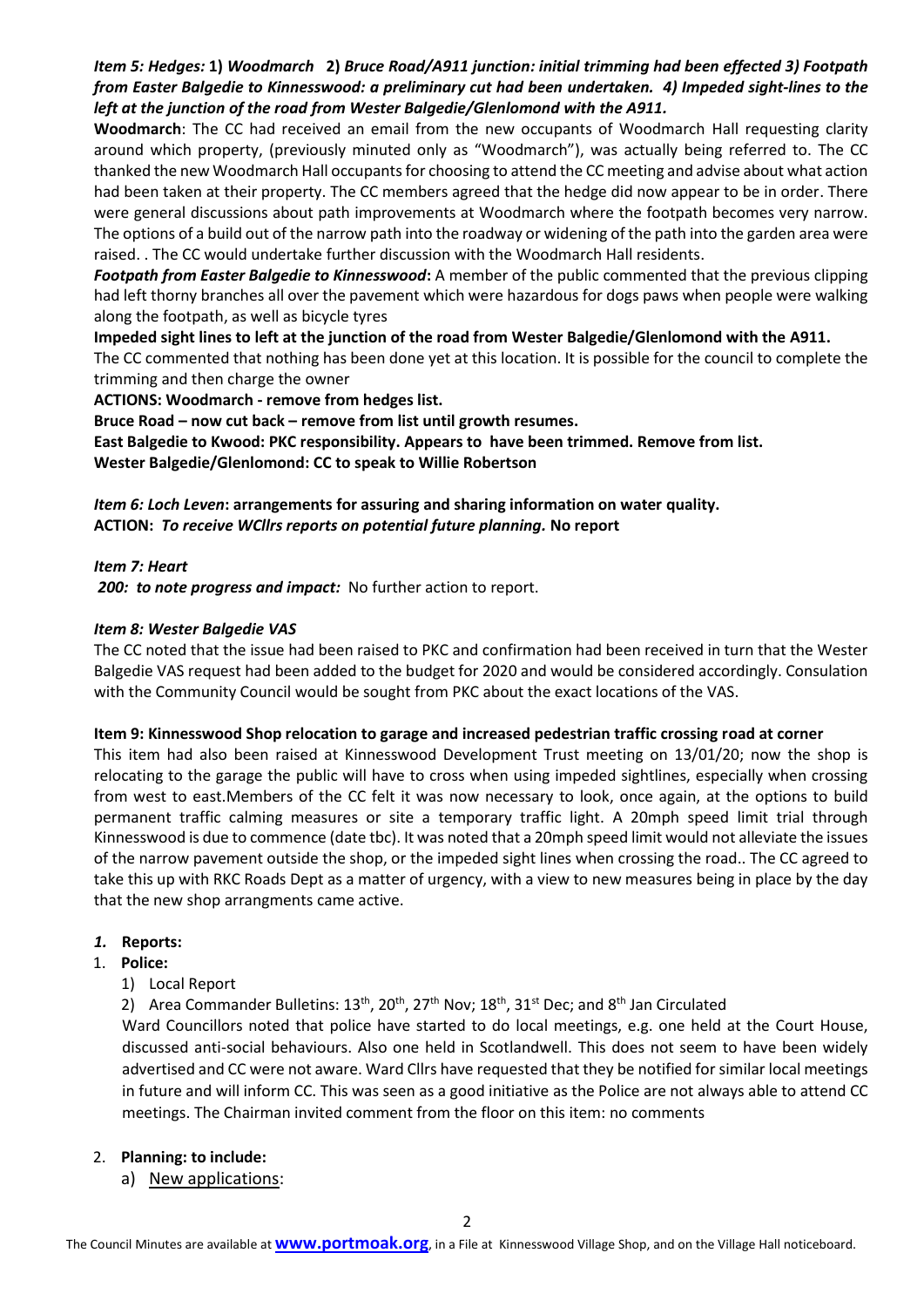*1.* 19/01901/FLL P8- Kinrossshire Erection of a dwellinghouse at Land 30 Metres North East Of Arkle Cottage

The CC discussed both this application and 19/01902/FLL - Erection of a dwellinghouse at Land 20 Metres West Of Applerigg in tandem as they are on the same site. The CC noted that both applications fit very well in principle with LDP2 as both are infill sites within an existing settlement. However, the style and siting of the dwellings did not seem to be in keeping with the Scotlandwell conservation area, though the designs may be acceptable in their own right. The proportionality and height of the houses seems excessive in the location they are in, and the location set back from the road is not in keeping with other houses withing the conservation area. The CC had requested to PKC on 11/12/19 an extension to the consultation date, but had not received any response. The CC agreed that they would register an objection to both application 19/01901/FLL and 19/01902/FLL. **ACTION: Cllr G Cox and Cllr S McGregor to prepare and register an objection**

- *2.* 19/01902/FLL P8- Kinrossshire Erection of a dwellinghouse at Land 20 Metres West Of Applerigg **ACTION: Cllr G Cox and Cllr S McGregor to prepare and register an objection.**
- *3. 19/01984/FLL Findatie (Loch Leven Café) Extension to café. comments by 17th January* The CC agreed that the increase in parking and extra toilet facilities were generally an improvement to the area. It was agreed that no objection would be raised. *ACTION: No objection*
- **4. 19/02053/FLL Shores of Loch Leven ( by the Trail) Erection of three Viewing Screens comments** *by 24th January:* The CC agreed that no objection would be raised. *ACTION: No objection*
- *5. 19/02068 Siting of 2 camping (glamping) pods (note not cabins) formation of vehicular access and associated works. At Land 40 metres NE of Leven View Wester Balgedie.*

The CC discussed the application noting several points: the pods are sited close to the settlement which may or may not be in accordance with the Local development Plan (LDP), they also appear to be outside the Settlement Boundary, and may not have appropriately mitigated for effluent treatment. The CC can't comment on the commercial aspects but it was felt that more glamping pods were not required in the area. Residents from Leven View attended the meeting: they had concerns about the siting of the pods behind their house, about noise, and that the planning application was registered against their property. Additionally an access into the field had been widened and may have undermined a large tree near their property. They had concerns about legalities of the application being linked to their house. The Chairman noted other adverse comment from members of the public present. *ACTIONS: CC to arrange a meeting with the applicant, and to make comment to PKC, if necessary.*

# **b)** Progress with Developments: *Westfield Community Liaison Committee*: Report on 27<sup>th</sup> Nov 2019 meeting

A meetingon 21/11/19 was attended by Cllr D Morris, with most of the discussion being about site security. In addition it was recognised that the circular path around the site was incomplete and further discussion with Fife Council and an adjacent landowner was needed to resolve this. The issue of smell was raised but assurances had been given by the developers that modern techniques would mitigate this type of waste incineration problem. The project is proceeding and the developers hope to start construction in 2020, with 36 months to complete. The possibility was raised issue re: an off road route for walking and cycling between site and M90 as had been discussed during the planning application phase. Hargreaves, the developers, indicated that a meeting to discuss this further would be useful. A Member of Public raised concerns about lack of knowledge of what is happening at the site as there are 3 adjacent houses that are affected to some extent by on going work The Chairman offered to enquire as to why minutes of meetings do not appear to be readily available to members of the public. WCllr C Purves confirmed minutes should be public and that concerned parties can make complaints via Ward